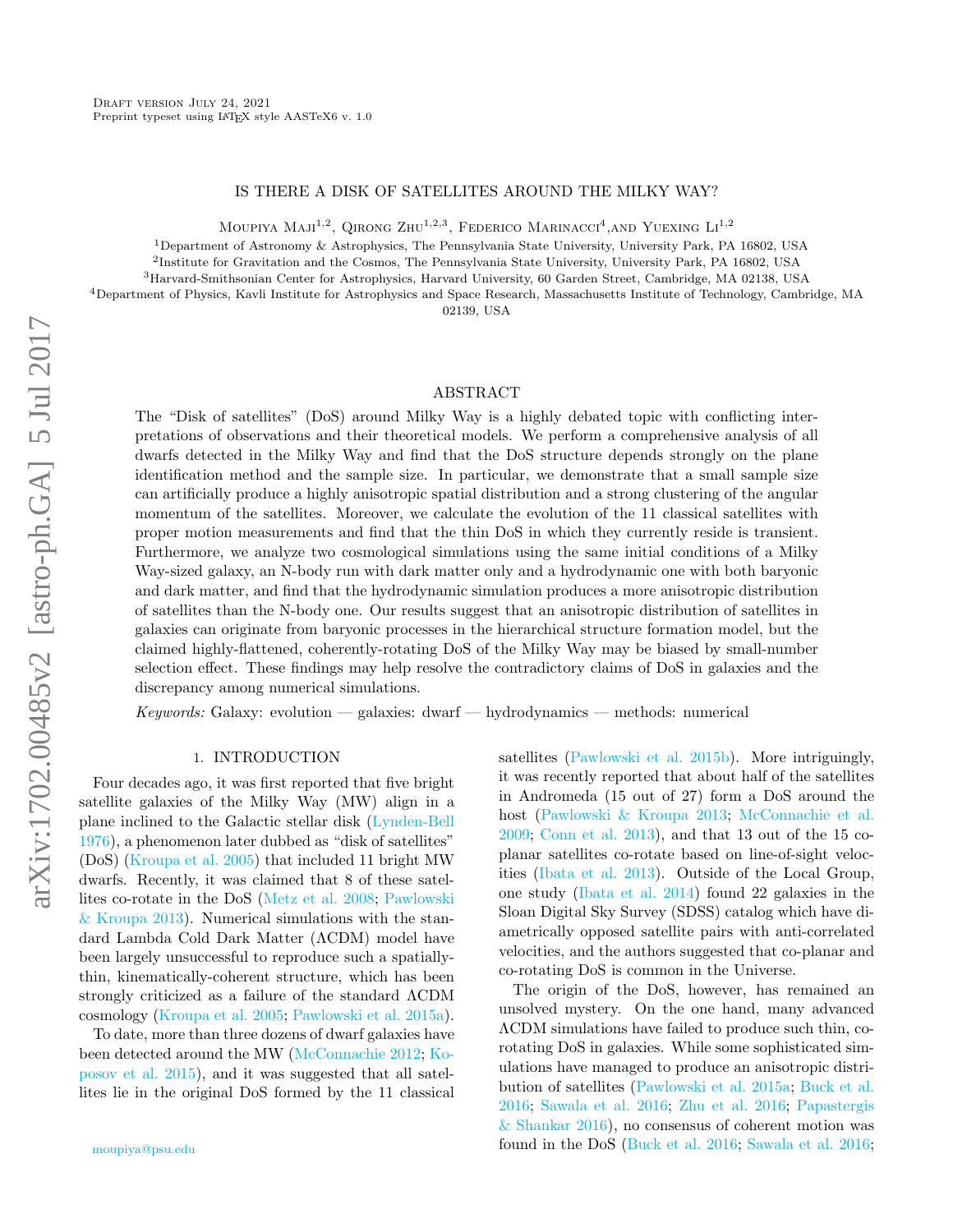### [Bahl & Baumgardt](#page-6-15) [2014;](#page-6-15) [Cautun et al.](#page-6-16) [2015a\)](#page-6-16).

On the other hand, the interpretation of DoS from observations has been called into question. [Buck et al.](#page-6-12) [\(2016\)](#page-6-12) demonstrated that line-of-sight velocities are not representative of the full 3-D velocity of a galaxy and they cannot be used to derive coherent motion in Andromeda satellites. Furthermore, recent investigations of the SDSS galaxies by [Cautun et al.](#page-6-17) [\(2015b\)](#page-6-17) and [Phillips et al.](#page-6-18) [\(2015\)](#page-6-18) found that the excess of pairs of anti-correlated galaxies is very sensitive to sample selection and it is consistent with the random noise corresponding to an under-sampling of the data.

In order to resolve the controversies surrounding the DoS, we reanalyze the observed satellites of the MW and compare them with advanced simulations. We focus on the following important issues: (1) effects of the plane identification method and sample size on the DoS properties, (2) the stability of the planar structure; and (3) effects of baryons on the distribution and evolution of satellites.

The paper is organized as follows. In §2 we introduce the methods used in this study, including the techniques to identify the planar structure, the model to project future evolution of the current satellites, and the cosmological simulations with and without baryons. We present our results in §3, namely the structural and kinematic properties of the observed satellites using different plane identification methods and sample sizes in §3.1, the dynamical evolution of the observed 11 classical satellites in §3.2, and the DoS structure and its evolution from two cosmological simulations in §3.3. We summarize our findings and their implications in §4.

# 2. METHODS

We use two types of techniques to analyze the present distribution of the positions of the observed satellites around the MW: the Principal Component Analysis (PCA) and the Tensor of Inertia (TOI).

For our specific case of 3D positional data, PCA can be thought of as fitting an ellipsoid to the data, where the ratio of minor and major axis  $(c/a)$  indicates the anisotropy of the dwarf distribution. If the distribution of the dwarfs is perfectly planar, then  $c/a \rightarrow 0$ . In the TOI method, which is often used in literature [\(Allgood](#page-6-19) [et al.](#page-6-19) [2006\)](#page-6-19), we calculate the moment of inertia matrix of the satellites and diagonalize it. The eigenvalues of this matrix gives the three axes  $(a, b, c)$  of the fitted ellipsoid to the dwarf distribution. It has been argued that distant dwarfs in this distribution have a greater chance of being outliers, hence they should carry less weight in the TOI calculations. Here we consider three different weights for satellite distances, namely  $1, 1/r$ and  $1/r^2$ , respectively, as used by different groups in literature [\(Pawlowski et al.](#page-6-4) [2015a;](#page-6-4) [Cautun et al.](#page-6-17) [2015b;](#page-6-17) [Sawala et al.](#page-6-13) [2016\)](#page-6-13). We discuss these methods in more detail in a companion paper (Maji et al. 2017, in prep).

Moreover, in order to investigate the stability of the DoS, we employ the galaxy dynamics software Galpy <sup>[1](#page-1-0)</sup> [\(Bovy](#page-6-20) [2015\)](#page-6-20) to predict the future position and velocity of the observed 11 classical satellites. We use a realistic MW potential with three components: a power-law density profile (cut-off at 1.9 kpc) for the central bulge, a stellar disk represented by a combination of 3 Miyamoto-Nagai potentials (MN3 model) with varying disk mass and radial scalelength [\(Smith et al.](#page-6-21) [2015\)](#page-6-21), and Navarro-Frenk-White [\(Navarro et al.](#page-6-22) [1996\)](#page-6-22) density profile for the dark matter halo. We take the initial position and velocities in galactic coordinates from [Pawlowski & Kroupa](#page-6-3) [\(2013\)](#page-6-3) and convert them into galactocentric cartesian coordinates [\(Johnson & Soderblom](#page-6-23) [1987\)](#page-6-23).

Finally, in order to understand the origin of the DoS, we compare two cosmological simulations of a MW-size galaxy, one with both baryons and dark matter (hereafter referred to as "Hydro Simulation", [Marinacci et al.](#page-6-24) [2014\)](#page-6-24) and the other with dark matter only (hereafter referred to as "DMO Simulation", [Zhu et al.](#page-7-0) [2016\)](#page-7-0). The Hydro simulation includes a list of important baryonic physics, such as a two-phase ISM, star formation, metal cooling, and feedback from stars and active galactic nuclei (AGN). We refer the reader to [Marinacci et al.](#page-6-24) [\(2014\)](#page-6-24) for more details on the this simulation. The dwarf galaxies (subhalos) in the simulations are identified using the Amiga Halo Finder [\(Knollmann & Knebe](#page-6-25) [2009\)](#page-6-25), a density-based group finder algorithm.

# 3. RESULTS

# 3.1. DoS properties with different methods and sample sizes

#### 3.1.1. Structural properties

A comparison of the DoS structure using different plane identification methods (PCA and TOI) and different sample sizes is illustrated in Figure [1.](#page-2-0) The sample of 39 currently confirmed dwarfs of the MW [\(Mc-](#page-6-5)[Connachie](#page-6-5) [2012;](#page-6-5) [Koposov et al.](#page-6-6) [2015\)](#page-6-6) includes the 11 classical satellites [\(Kroupa et al.](#page-6-1) [2005\)](#page-6-1) and the 27 most massive nearby ones in the previous analysis [\(Pawlowski](#page-6-3) [& Kroupa](#page-6-3) [2013\)](#page-6-3). Clearly, when the satellite number increases from the original 11 to the full sample of 39, the "isotropy" of the DoS (represented by the ratio between semi-minor and semi-major axes of the principal components,  $c/a$ ) increases from  $c/a \sim 0.2$  to  $\sim 0.26$  using the PCA and unweighted TOI methods, and the "thickness" of the DoS (represented by the root-mean-square height of the fitted plane) increases rapidly from  $\sim 20$ 

<span id="page-1-0"></span><sup>1</sup> http://galpy.readthedocs.io/en/latest/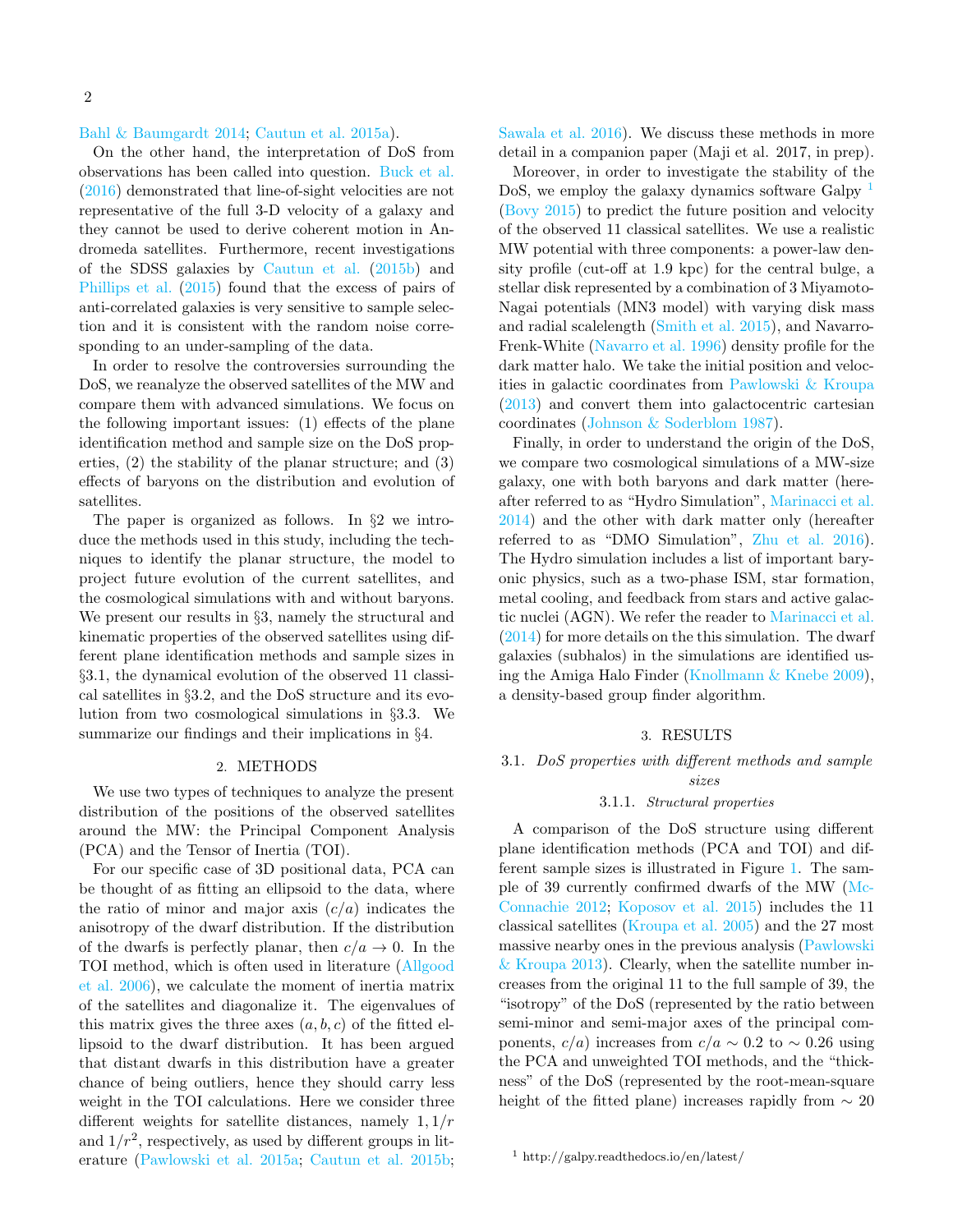

<span id="page-2-0"></span>Figure 1. A comparison of the DoS structure using different sample size and plane fitting method: "isotropy" (top) as indicated by the ratio between semi-minor and semi-major axes,  $c/a$  ( $c/a = 0$  means completely anisotropic planar distribution); and "thickness" (bottom) as indicated by the rootmean-square height of the fitted plane. The plane fitting methods include PCA and TOI with different weight function. The complete sample includes 39 confirmed satellites of the MW [\(McConnachie](#page-6-5) [2012;](#page-6-5) [Koposov et al.](#page-6-6) [2015\)](#page-6-6).

kpc to  $\sim 30$  kpc. For a weighted TOI with  $1/r^2$  typically used in the analysis of cosmological simulations [\(Sawala](#page-6-13) [et al.](#page-6-13) [2016\)](#page-6-13), the DoS becomes more isotropic and thicker. This figure demonstrates that the DoS structure is subjected to selection effects, which explains the different



<span id="page-2-1"></span>Figure 2. Effects of sample size on the anisotropy measurement of a system. The red and blue lines represent the  $c/a$ and  $b/a$  ratio of the sample, respectively, and the shaded regions indicate the  $1\sigma$  error bar of the measurements.

claims reported in the literature using different methods and sample sizes [\(Sawala et al.](#page-6-13) [2016;](#page-6-13) [Pawlowski et al.](#page-6-7) [2015b\)](#page-6-7).

In order to test the effect of sample size on the anisotropy measurements in more detail, we sample an isotropic distribution (input  $c/a$  and  $b/a = 1$ ) with  $10<sup>4</sup>$ objects. We repeatedly draw random samples with given size from the sphere and calculate  $c/a$  and  $b/a$  ratios of the sample using the unweighted TOI method. The variation of these anisotropy ratios with the sample size is shown in Fig [2.](#page-2-1) For large sample size N, the output ratios do point to the true results of both ratios being 1. On the other hand, for small (e.g. N∼10), it does not adequately sample the sphere, resulting in very biased estimates (for  $N = 10$ , median  $c/a = 0.58, b/a = 0.8$ ). We discuss this effect in more detail in a companion paper (Maji et al. in prep.) where we place 11 satellites at their observed distances, vary the input  $c/a$  from 0.4 to 1.0 and perform a Monte Carlo simulation with 10<sup>5</sup> realizations. We find that for all input  $c/a$  values, the output  $c/a$  is consistently biased towards lower value. With an input  $c/a \sim 0.4$ , there is a 20% chance that the system has  $c/a \lesssim 0.18$ . We also find that weighted TOI method  $(1/r^2)$  consistently gives better result (closer to true value) compared to the unweighted method. This analysis indicates that the system appears to be more anisotropic when the sample size is very small because a small sample size systematically yields a lower  $c/a$  ratio than the true underlying anisotropy of the system.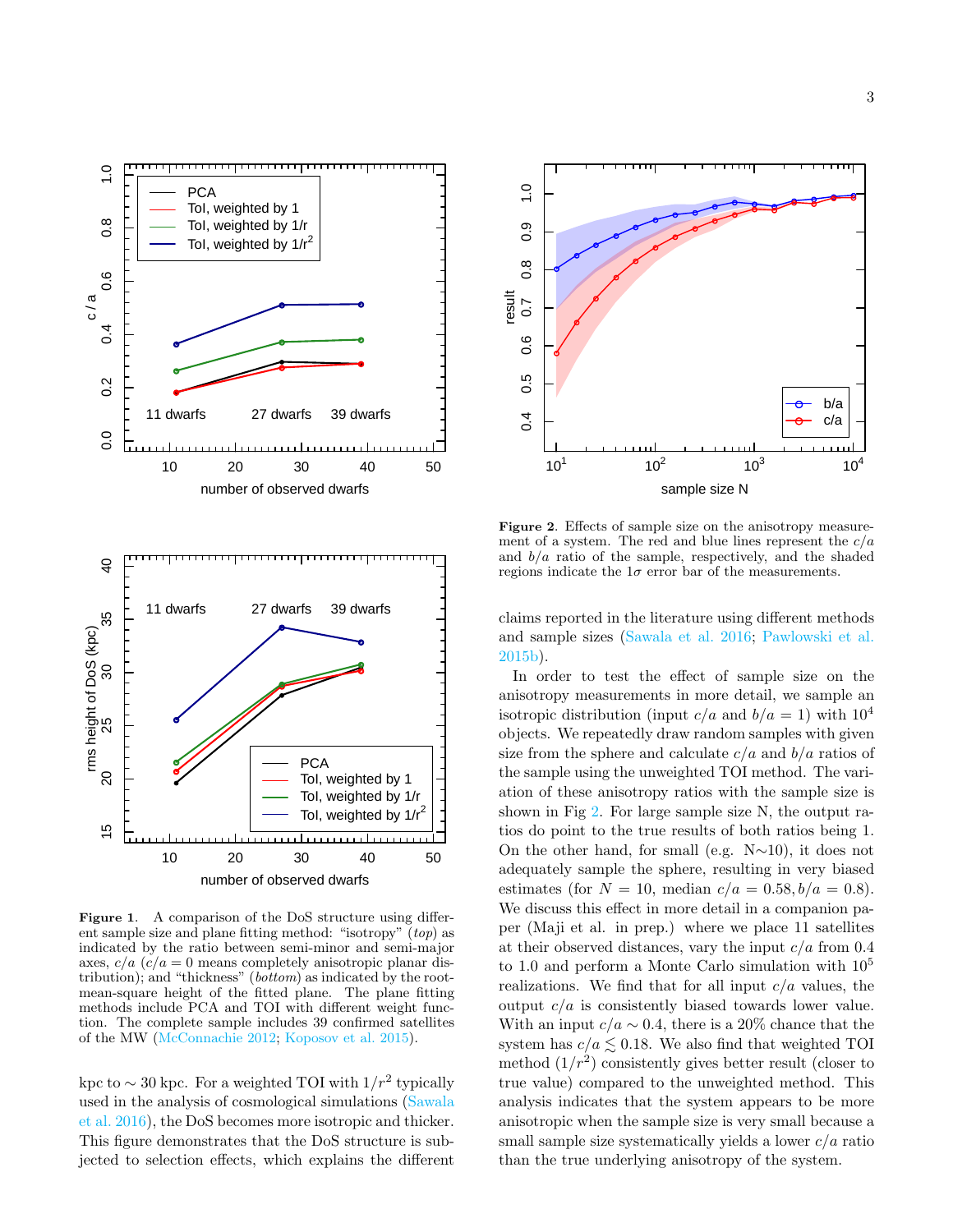# 3.1.2. Kinematic properties

In a recent study by [Pawlowski & Kroupa](#page-6-3) [\(2013\)](#page-6-3), it was suggested that 7 to 9 out of the 11 classical MW satellites are co-rotating because the angles between their angular momenta and the DoS normal of the 11 satellites fall within 45 degrees. We use the same criterion for corotation in this study and show the angular momentum distribution of the satellites in Figure [3.](#page-4-0) As shown in the left panel of the figure 8 satellites appear in the corotation region (similar to the result of [Pawlowski & Kroupa](#page-6-3) [2013\)](#page-6-3), but given the large error bars of Sextans and Carina, only 6 (LMC, SMC, Draco, UMi, Fornax and LeoII) can be robustly considered as corotating. However, this sample size is very small and apparent clustering can often be found in random distributions. This effect, known as the clustering illusion [\(Clarke](#page-6-26) [1946\)](#page-6-26), can lead to misinterpretation of the data as we demonstrate below.

In order to understand the significance of the corotation and the effect of sample size, we perform a "clustering" test. Our null hypothesis is that there is no coherent motion on the DoS plane, i.e. there is no clustering of the angular momentum on the sphere. We use Monte Carlo simulations to numerically test the apparent clustering seen in the observed satellite angular momenta. We draw N random data points from a uniform distribution on a sphere and search for clustering for each draw within a given apex angle. This experiment is repeated for  $10^4$  trials. First, we carry out this experiment with a fixed number  $N = 11$ , i.e. the number of classical MW satellites. It is found that the median number of clustered points within 45 degrees is 4, and the chance of finding 5 or 6 clustered points within 45 degrees, similar to the clustering for observed satellites, is  $\sim$  19% for 5 and  $\sim$  6% for 6 points, respectively. Next, we repeat the simulation with a varying number of points. To quantify the effect of sample size, we define a bias parameter as the ratio between the observed number of clustered points and an expected number proportional to the solid angle  $(S)$  of the cone  $(S/4\pi \times N)$ . The resulting distribution of clustering from these experiments are shown in Figure 3.

This figure demonstrates that for smaller sample size, the clustering bias is significantly higher at given small angles. A strong clustering factor  $(2.5 - 3.5)$  at  $N < 20$ and angle  $\lt$  45 can be found due to the intrinsic fluctuations of random points alone. This test shows that, even though the intrinsic distribution is uniform, the points can appear highly clustered for a small sample size. Therefore, we caution that the evidence of coherent rotation in the 11 observed satellites may not be conclusively different from that of a random data sample.

## 3.2. Dynamical evolution of satellites

Recently, [Lipnicky & Chakrabarti](#page-6-27) [\(2016\)](#page-6-27) studied the dynamics history of the 11 "classical" satellites and suggested that the DoS would lose its significance in less than one Gyr in the past. In order to investigate the future evolution of DoS, we use the galactic dynamics software Galpy [\(Bovy](#page-6-20) [2015\)](#page-6-20) to predict the future trajectories of the 11 classical satellites.

Figure [4](#page-4-1) shows the future positions of the 11 satellites using a realistic MW potential with three components: a dark matter halo with the NFW density profile [\(Navarro](#page-6-22) [et al.](#page-6-22) [1996\)](#page-6-22), a central bulge with a power-law density profile cut off at 1.9 kpc, and a stellar disk with the MN3 potential [\(Smith et al.](#page-6-21) [2015\)](#page-6-21). Note that the points only represent the final positions at these times, not the detailed orbits of the satellites, and that nearby satellites such as Sagittarius may complete more than one orbit in 1 Gyr while distant ones such as LeoII may move only a fraction of their orbits. To estimate the error bars in the positions, we model the present velocities as a normal distribution taking as a standard deviation their present-day uncertainties. We take 1000 random samples from this velocity distribution, calculate their future trajectories and take the 16th and 84th percentile value (which approximate the  $1\sigma$  confidence interval) of these future position distribution as our lower and upper error bars. Some of these satellites have large proper motion errors which propagates a significant uncertainty in far future positions, so predictions beyond 1 Gyr are not trustable [\(Lipnicky & Chakrabarti](#page-6-27) [2016\)](#page-6-27).

From this figure, we find that the 11 satellites are moving away from the present DoS at future times. The new fitted DoS is thicker with  $c/a \sim 0.36$  (height 45 kpc) at  $t = 0.5$  Gyr and  $c/a \sim 0.42$  (height 64 kpc) at t=1 Gyr, compared to the thin DoS  $(c/a \ 0.18)$ , height 19.6 kpc) at the present time. We have also explored two different MW potentials, by replacing the stellar disk with a one component Miyamoto-Nagai potential [\(Bovy](#page-6-20) [2015,](#page-6-20) MW2014 model), and a NFW dark matter halo only potential, but the resulting positions (not shown to avoid overcrowding) are very similar to those from Figure [4.](#page-4-1) These calculations show that, for these idealized potentials, the MW satellites tend to move away from the present DoS, increasing its thickness and suggesting that the current thin DoS may be a transient structure.

### 3.3. Evolution of DoS isotropy in simulations

In order to understand the nature and the origin of the DoS, we analyze the satellites from two cosmological simulations of a MW-sized galaxy, the Hydro Simulation with comprehensive baryonic physics including star formation and feedback processes [\(Marinacci et al.](#page-6-24) [2014\)](#page-6-24),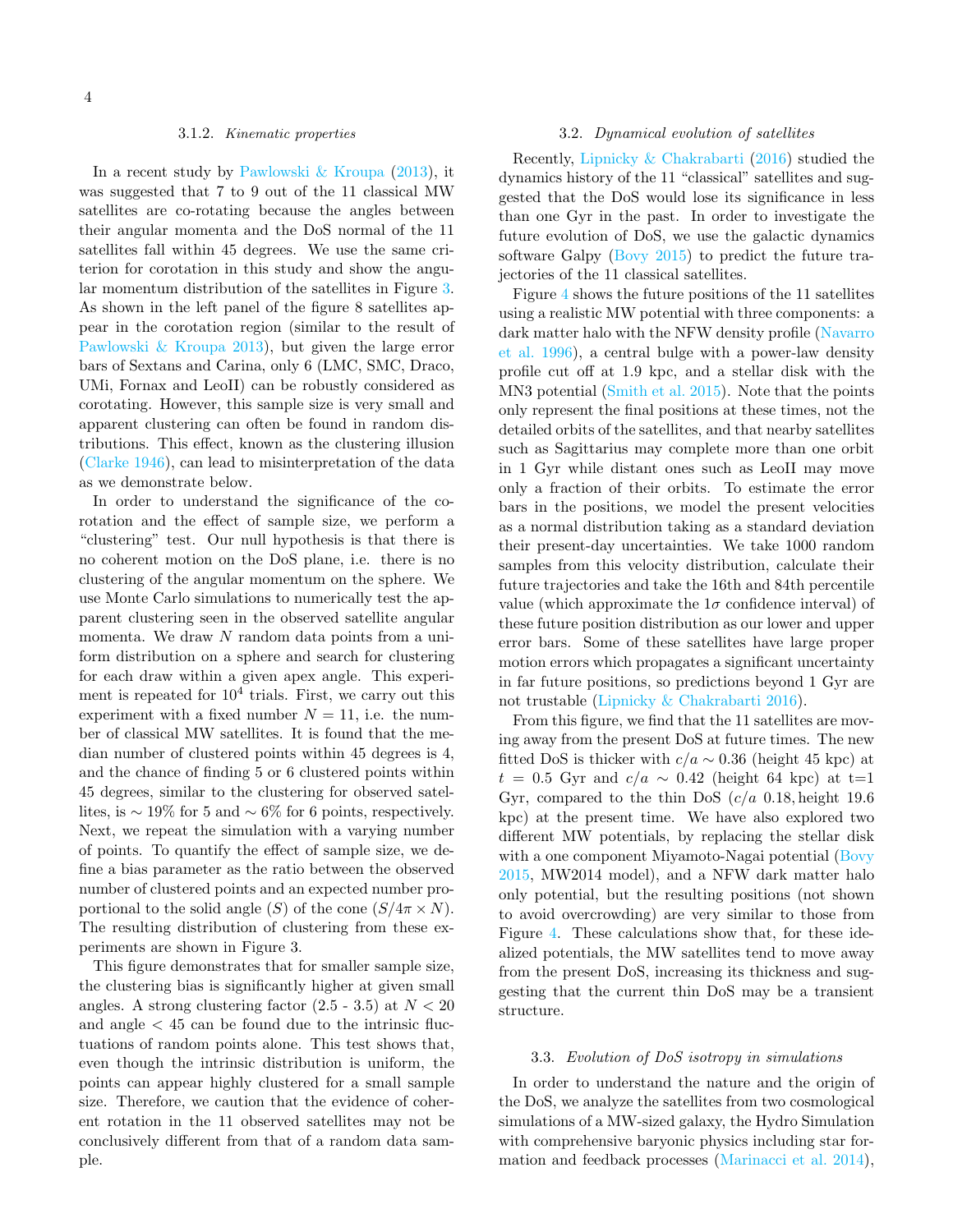

<span id="page-4-0"></span>Figure 3. Left panel: Distribution of the angle between the satellite angular momentum and the DoS normal, with their respective error bars resulting from the uncertainties in velocity measurements. Satellites can be considered as corotating on the DoS if this angle is within 45 degrees (pink region) and counter-rotating if they are within 135 - 180 degrees (green region). Right panel: Half apex angle of the cone vs. the number of points found in them. We draw random data points from a isotropic point distribution in a sphere and search for clustering within different half apex angle cones in each of  $10^4$  trials. The numbers on the contours represent bias parameters. For 11 satellites in a uniform distribution, there is a  $6\%$  chance that 6 of them are clustered within 45 degree.



<span id="page-4-1"></span>Figure 4. Positions of 11 classical satellites in galactocentric co-ordinates at the present (left), 0.5 Gyr (middle) and 1 Gyr from now (right), respectively. The solid lines in each panel represent the fitted DoS at that time and the dashed lines represent the r.m.s. height of the plane. The blue shaded region in each panel depicts the present-day DoS.

and the DMO Simulation which is a pure N-body run [\(Zhu et al.](#page-7-0) [2016\)](#page-7-0). We find that baryons can significantly affect the abundance and spatial distribution of satellites (see also [Zhu et al.](#page-7-0) [2016\)](#page-7-0). For example, within 1 Mpc, only 106 luminous suhalos with star formation are found in the Hydro Simulation and they are distributed anisotropically, in sharp contrast to the  $\sim$  21220 subhalos which show isotropic distribution in the DMO Simulation.

Figure [5](#page-5-0) shows the isotropy ratio  $c/a$  of both simulations as a function of redshift for three samples: the 11 most massive dwarfs within the virial radius (which have a similar mass range as the observed 11 "classical" satellites of the MW), dwarfs within the virial radius of the central galaxy, and dwarfs within 1 Mpc from the galaxy. These groups show three distinct trends in the evolution of  $c/a$ . When we select only the 11 most massive halos within the virial radius, the two simulations show similar highly anisotropic distribution throughout time, and at  $z = 0$  the  $c/a$  ratio is close to the observed value ( $\sim$  0.2). For dwarfs within  $R_{\rm vir}$ , the  $c/a$  ratio generally increases as redshift approaches  $z = 0$  for all three samples i.e., the Hydro dwarfs, all DMO dwarfs, and DMO dwarf subsample (massive DMO dwarfs with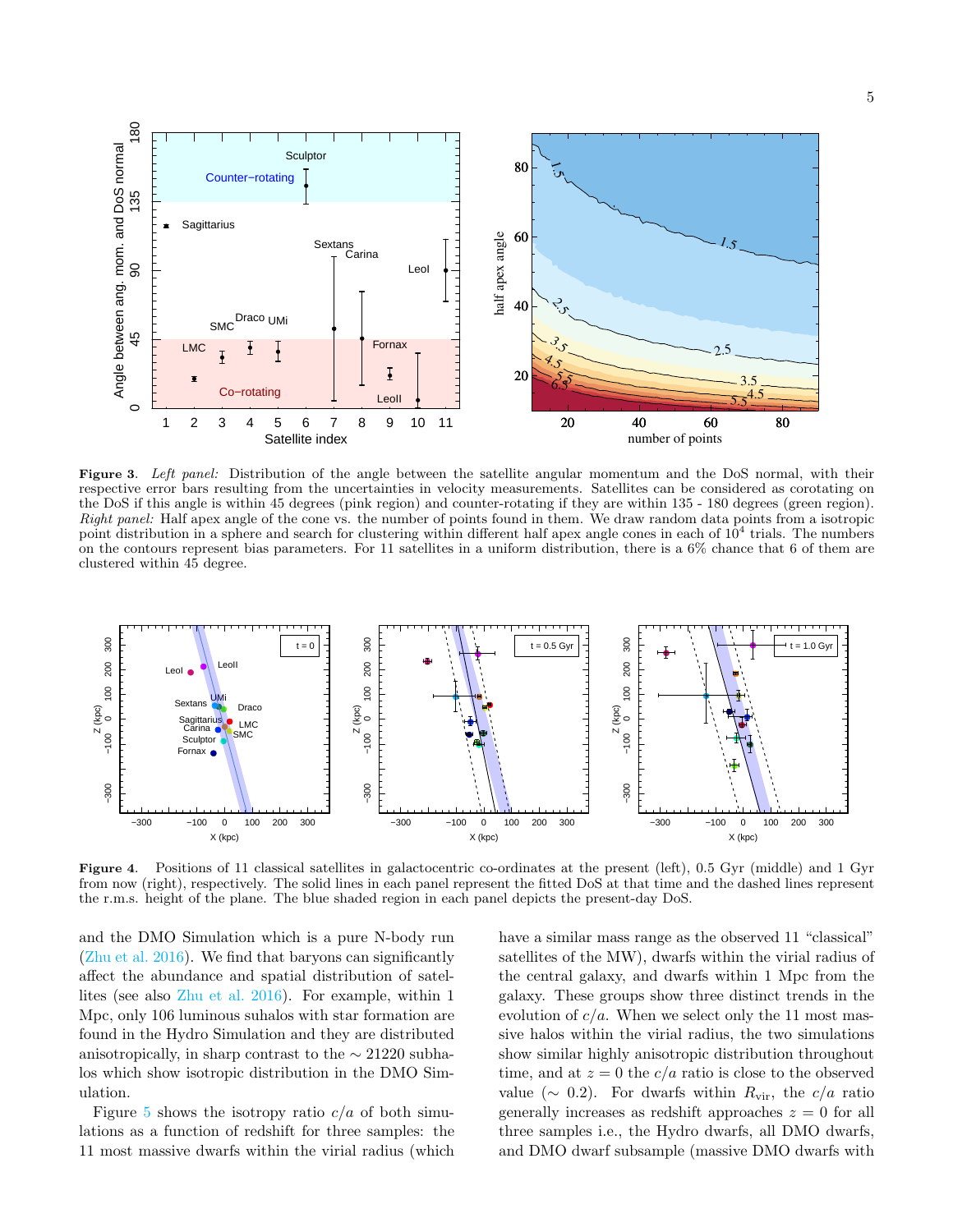

<span id="page-5-0"></span>Figure 5. A comparison of the spatial distribution of satellites, as indicated by the "isotropy"  $c/a$ , at different redshift between the Hydro and DMO cosmological simulations. We consider three satellite samples: the 11 most massive dwarfs within the virial radius (left panel), dwarfs within the virial radius  $(R_{\rm vir})$  of the central galaxy (middle panel), and dwarfs within 1 Mpc from the central galaxy (right panel). Note in this Figure, the "Hydro dwarfs" (in red in all three panels) refers to star-forming dwarfs from the Hydro Simulation within a given distance at different redshift (for convenient comparison, let  $N_{zbar}$  be the number of these baryonic dwarfs at a given z), the "DMO dwarf subsample" (in black in the middle and right panels) refers to a selective DMO dwarf sample which has the same number as that of the Hydro dwarfs, the  $N_{zbar}$  most massive ones from the DMO Simulation at the same redshift and within the same distance considered, and "All DMO dwarfs" (in grey in the middle and right panels) refers to all dwarfs formed from the DMO Simulation at the given redshift. All distances are in comoving coordinates.

same sample size as the Hydro counterpart). This is mainly due to the rising abundance of dwarfs within the virial radius and phase mixing [\(Henriksen & Widrow](#page-6-28) [1997\)](#page-6-28). The satellite infall near the center can be chaotic and even if some satellites are accreted as a group from similar directions, as they move through the galactic potential, the neighboring satellites in phase-space can become out of phase with time, resulting in a smooth phase-space distribution of satellites. This phase mixing is more effective for satellites closer to the center [\(Helmi et al.](#page-6-29) [2003\)](#page-6-29), which may explain the increased  $c/a$  inside  $R_{\rm vir}$ .

On a galactic scale of 1 Mpc from the central galaxy, we find a remarkable difference between the Hydro and DMO simulations. At high redshift  $(z \sim 10)$  the satellite distributions are almost isotropic but over time the c/a ratio of both simulations declines, although the decrease is much more significant in the Hydro simulation ( $c/a \sim$ 0.4 at  $z = 0$ ) compared to the DMO one  $(c/a \sim 0.64$  at  $z = 0$ , even with the same sample size.

On a cosmic scale  $(> 1$  Mpc), we find that both ratios  $(b/a \text{ and } c/a)$  continue to decrease, which suggest that the anisotropic dwarf distribution may be part of the large scale filamentary structure. We discuss this in more detail in a companion paper (Maji et al., in prep). Our results suggest that on Mpc scales, the distribution of dwarfs around a central galaxy is anisotropic as part of the large-scale filamentary structure. It has been suggested by many detailed DMO simulations that anisotropic satellite distribution can result from filamentary accretion of the satellites around the host galaxy

and the infall history can impact the final orientation of the satellites in the position-velocity space [\(Aubert](#page-6-30) [et al.](#page-6-30) [2004;](#page-6-30) [Libeskind et al.](#page-6-31) [2005,](#page-6-31) [2014;](#page-6-32) [Lovell et al.](#page-6-33) [2011;](#page-6-33) [Tempel et al.](#page-7-1) [2014;](#page-7-1) [Buck et al.](#page-6-12) [2016\)](#page-6-12).

There are two factors responsible for the different satellite distributions between Hydro and DMO simulation: the difference in the satellite abundance and the effects of baryonic processes. Overall, the satellite abundance in DMO simulation is much higher than that in the Hydro run, which in turn results in a more isotropic distribution, which is evident in Fig [5](#page-5-0) (middle panel). Furthermore, in the Hydro Simulation the dwarfs are subjected to additional baryonic processes, e.g. adiabatic contraction, tidal disruption and reionization [\(Zhu](#page-7-0) [et al.](#page-7-0) [2016\)](#page-7-0) that can significantly change the abundance, star formation activity, infall time, and trajectory of the satellites. For very massive subhalos the effects are mild and the most massive halos in both simulations are essentially the same, resulting in very similar  $c/a$  evolution for the 11 massive satellites. However, for intermediate mass halos the tidal effects impacts the dynamics of the halos and even in similar mass range, halos in DMO and Hydro simulation have different properties. Hence, in spite of having the same sample size, the halos within 1 Mpc shows a significantly different distribution for simulations with and without baryons. Similar results have also been suggested by recent studies (e.g., [Ahmed et al.](#page-6-34) [2016;](#page-6-34) [Zhu et al.](#page-7-0) [2016;](#page-7-0) [Sawala et al.](#page-6-13) [2016;](#page-6-13) [Zolotov et al.](#page-7-2) [2012\)](#page-7-2). Therefore, the inclusion of baryonic impacts may solve the discrepancy in the DoS anisotropy from previous simulations [\(Pawlowski et al.](#page-6-4) [2015a;](#page-6-4) [Sawala et al.](#page-6-13)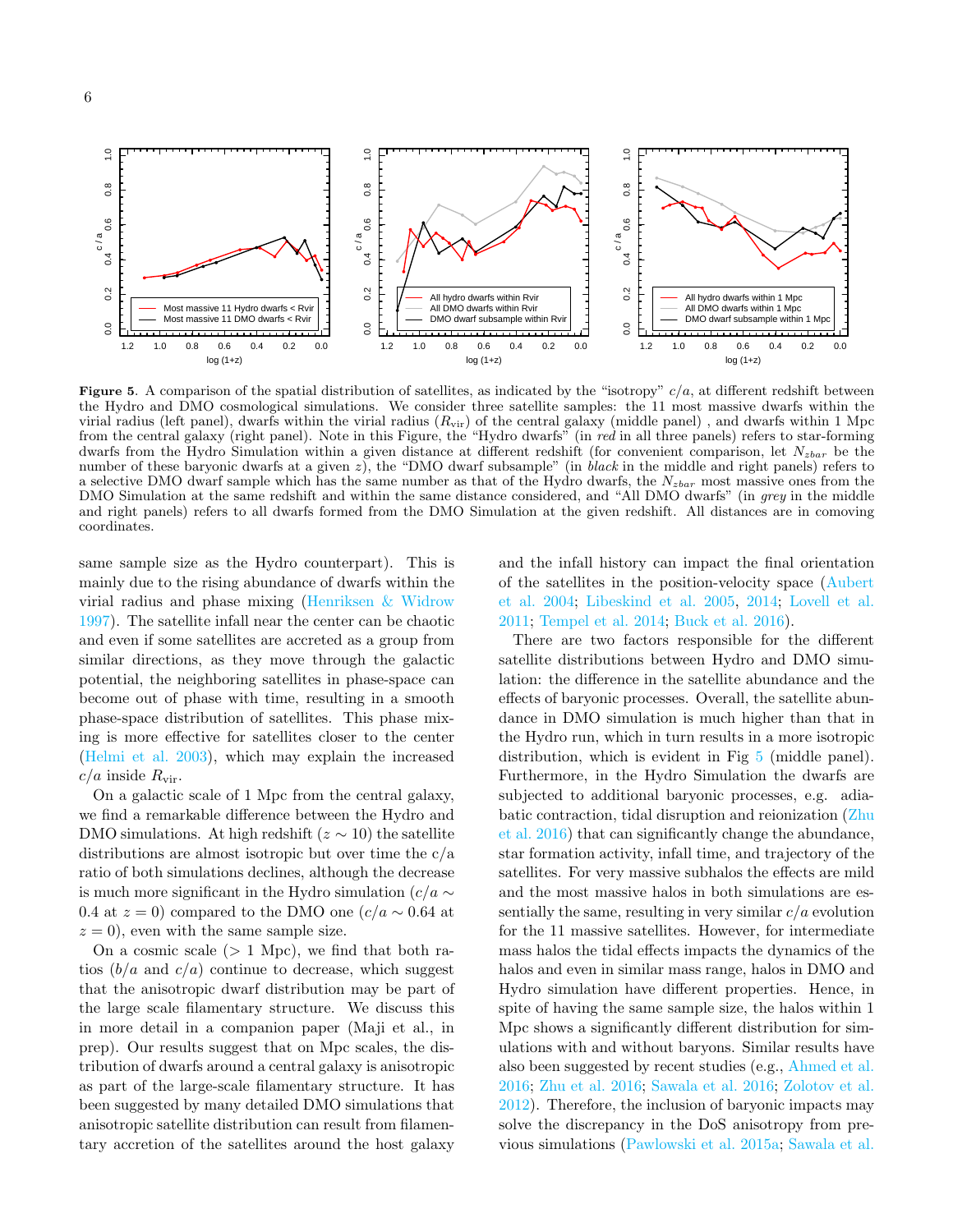[2016\)](#page-6-13).

## 4. CONCLUSIONS

In summary, we have performed a comprehensive reanalysis of the observed satellites of the MW using different plane identification methods and sample size. We have carried out Monte Carlo simulations to investigate the effects of sample size on the DoS properties, have calculated the future evolution of the 11 classical satellites in order to test the stability of the current DoS, and have compared two cosmological simulations in order to understand the evolution of satellites and effects of baryons on the DoS properties. We find that the measured DoS properties strongly depends on the plane identification method and the sample size, and that a small sample size may artificially show high anisotropy and strong clustering. Furthermore, we find that the DoS structure may be transient, and that baryonic processes play an important role in determining the distribution of satellites. We conclude that the evidence for an ultra-thin, coherently-rotating DoS of the MW is not conclusive.

Our findings suggest that the spatial distribution and kinematic properties of satellites may be determined by the assembly history and dynamical evolution of each individual galaxy system, rather than being a universal DoS phenomenon.

# 5. ACKNOWLEDGMENTS

YL acknowledges support from NSF grants AST-0965694, AST-1009867, AST-1412719 and MRI-1626251. We thank the anonymous referee, and Dr. Marcel Pawlowski and Dr. Yohan Dubois for thoughtful comments which have helped improve our manuscript. We acknowledge the Institute For CyberScience at The Pennsylvania State University for providing computational resources and services that have contributed to the research results reported in this paper. The Institute for Gravitation and the Cosmos is supported by the Eberly College of Science and the Office of the Senior Vice President for Research at the Pennsylvania State University.

#### REFERENCES

- <span id="page-6-34"></span>Ahmed, S. H., Brooks, A. M., & Christensen, C. R. 2016, ArXiv e-prints
- <span id="page-6-19"></span>Allgood, B., Flores, R. A., Primack, J. R., Kravtsov, A. V., Wechsler, R. H., Faltenbacher, A., & Bullock, J. S. 2006, MNRAS, 367, 1781
- <span id="page-6-30"></span>Aubert, D., Pichon, C., & Colombi, S. 2004, MNRAS, 352, 376
- <span id="page-6-15"></span>Bahl, H., & Baumgardt, H. 2014, MNRAS, 438, 2916
- <span id="page-6-20"></span>Bovy, J. 2015, ApJS, 216, 29
- <span id="page-6-12"></span>Buck, T., Dutton, A. A., & Macciò, A. V. 2016, MNRAS, 460, 4348
- <span id="page-6-16"></span>Cautun, M., Bose, S., Frenk, C. S., Guo, Q., Han, J., Hellwing, W. A., Sawala, T., & Wang, W. 2015a, MNRAS, 452, 3838
- <span id="page-6-17"></span>Cautun, M., Wang, W., Frenk, C. S., & Sawala, T. 2015b, MNRAS, 449, 2576
- <span id="page-6-26"></span>Clarke, R. D. 1946, Journal of the Institute of Actuaries, 72, 481481
- <span id="page-6-9"></span>Conn, A. R., Lewis, G. F., Ibata, R. A., Parker, Q. A., Zucker, D. B., McConnachie, A. W., Martin, N. F., Valls-Gabaud, D., Tanvir, N., Irwin, M. J., Ferguson, A. M. N., & Chapman, S. C. 2013, ApJ, 766, 120
- <span id="page-6-29"></span>Helmi, A., White, S. D. M., & Springel, V. 2003, MNRAS, 339, 834
- <span id="page-6-28"></span>Henriksen, R. N., & Widrow, L. M. 1997, Physical Review Letters, 78, 3426
- <span id="page-6-11"></span>Ibata, N. G., Ibata, R. A., Famaey, B., & Lewis, G. F. 2014, Nature, 511, 563
- <span id="page-6-10"></span>Ibata, R. A., Lewis, G. F., Conn, A. R., Irwin, M. J., McConnachie, A. W., Chapman, S. C., Collins, M. L., Fardal, M., Ferguson, A. M. N., Ibata, N. G., Mackey, A. D., Martin, N. F., Navarro, J., Rich, R. M., Valls-Gabaud, D., & Widrow, L. M. 2013, Nature, 493, 62
- <span id="page-6-23"></span>Johnson, D. R. H., & Soderblom, D. R. 1987, AJ, 93, 864
- <span id="page-6-25"></span>Knollmann, S. R., & Knebe, A. 2009, ApJS, 182, 608
- <span id="page-6-6"></span>Koposov, S. E., Belokurov, V., Torrealba, G., & Evans, N. W. 2015, ApJ, 805, 130
- <span id="page-6-1"></span>Kroupa, P., Theis, C., & Boily, C. M. 2005, A&A, 431, 517
- <span id="page-6-31"></span>Libeskind, N. I., Frenk, C. S., Cole, S., Helly, J. C., Jenkins, A., Navarro, J. F., & Power, C. 2005, MNRAS, 363, 146
- <span id="page-6-32"></span>Libeskind, N. I., Knebe, A., Hoffman, Y., & Gottlöber, S. 2014, MNRAS, 443, 1274
- <span id="page-6-27"></span>Lipnicky, A., & Chakrabarti, S. 2016, ArXiv e-prints
- <span id="page-6-33"></span>Lovell, M. R., Eke, V. R., Frenk, C. S., & Jenkins, A. 2011, MNRAS, 413, 3013
- <span id="page-6-0"></span>Lynden-Bell, D. 1976, MNRAS, 174, 695
- <span id="page-6-24"></span>Marinacci, F., Pakmor, R., & Springel, V. 2014, MNRAS, 437, 1750
- <span id="page-6-5"></span>McConnachie, A. W. 2012, AJ, 144, 4
- <span id="page-6-8"></span>McConnachie, A. W., Irwin, M. J., Ibata, R. A., Dubinski, J., Widrow, L. M., Martin, N. F., Côté, P., Dotter, A. L., Navarro, J. F., Ferguson, A. M. N., Puzia, T. H., Lewis, G. F., Babul, A., Barmby, P., Bienaymé, O., Chapman, S. C., Cockcroft, R., Collins, M. L. M., Fardal, M. A., Harris, W. E., Huxor, A., Mackey, A. D., Peñarrubia, J., Rich, R. M., Richer, H. B., Siebert, A., Tanvir, N., Valls-Gabaud, D., & Venn, K. A. 2009, Nature, 461, 66
- <span id="page-6-2"></span>Metz, M., Kroupa, P., & Libeskind, N. I. 2008, ApJ, 680, 287
- <span id="page-6-22"></span>Navarro, J. F., Frenk, C. S., & White, S. D. M. 1996, ApJ, 462, 563
- <span id="page-6-14"></span>Papastergis, E., & Shankar, F. 2016, A&A, 591, A58
- <span id="page-6-4"></span>Pawlowski, M. S., Famaey, B., Merritt, D., & Kroupa, P. 2015a, ApJ, 815, 19
- <span id="page-6-3"></span>Pawlowski, M. S., & Kroupa, P. 2013, MNRAS, 435, 2116
- <span id="page-6-7"></span>Pawlowski, M. S., McGaugh, S. S., & Jerjen, H. 2015b, MNRAS, 453, 1047
- <span id="page-6-18"></span>Phillips, J. I., Cooper, M. C., Bullock, J. S., & Boylan-Kolchin, M. 2015, MNRAS, 453, 3839
- <span id="page-6-13"></span>Sawala, T., Frenk, C. S., Fattahi, A., Navarro, J. F., Bower, R. G., Crain, R. A., Dalla Vecchia, C., Furlong, M., Helly, J. C., Jenkins, A., Oman, K. A., Schaller, M., Schaye, J., Theuns, T., Trayford, J., & White, S. D. M. 2016, MNRAS, 457, 1931
- <span id="page-6-21"></span>Smith, R., Flynn, C., Candlish, G. N., Fellhauer, M., & Gibson, B. K. 2015, MNRAS, 448, 2934